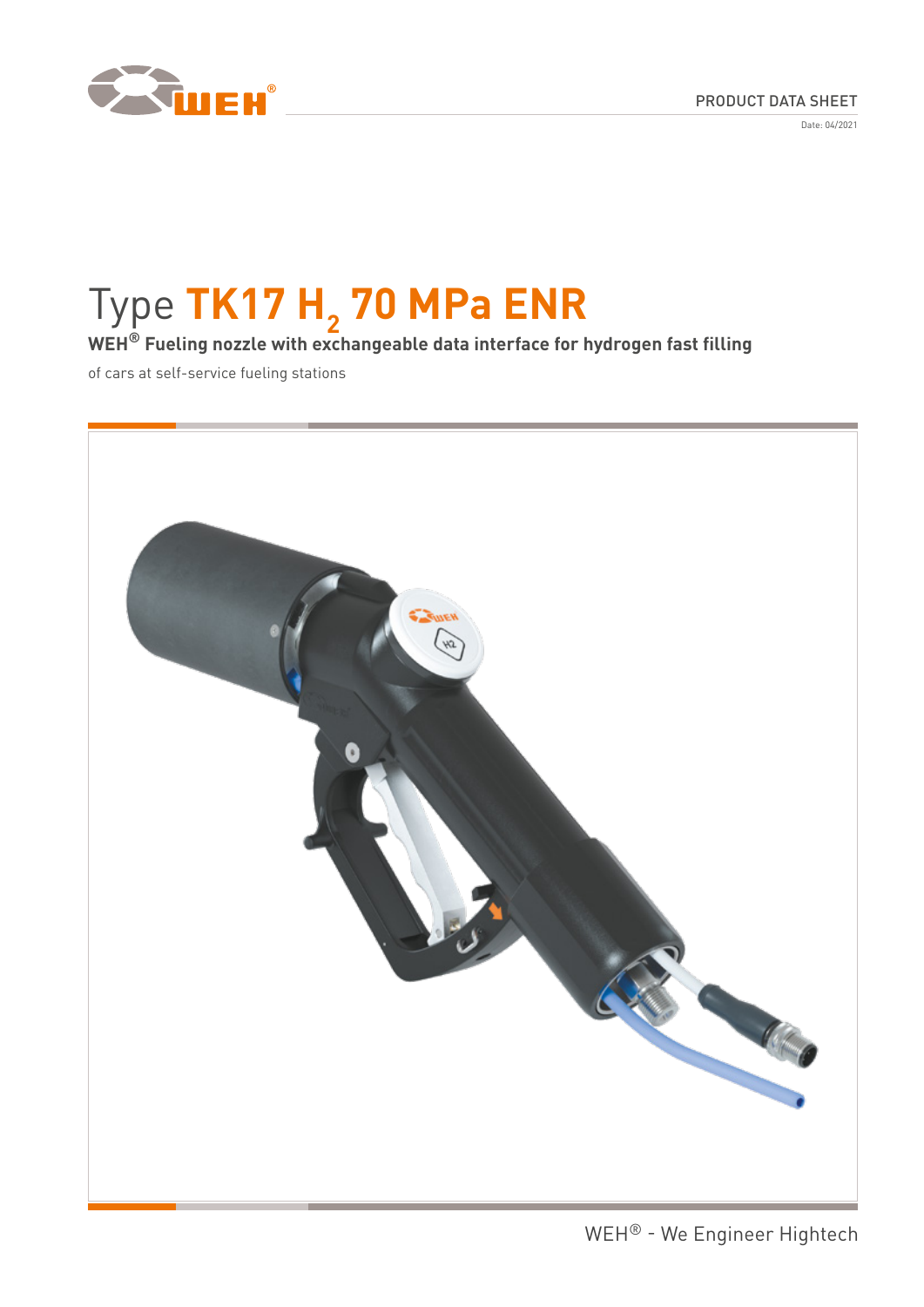# General

# **DESCRIPTION**



# Features

- Type C nozzle acc. to SAE J2600:2002, paragraph 5.2
- Left or right single-handed operation
- Compatible with WEH® TN1 H<sub>2</sub> 70 MPa Receptacle profile
- Exchangeable data interface (ENR)
- Integrated purging line for nitrogen purging
- Prepared for dispenser mounting with purging system
- WEH<sup>®</sup> EASY-TURN 250° swivel joint
- Increased robustness in case of improper handling
- Easy operation
- $\bullet$  High flow rate  $\rightarrow$  short filling times
- Protecion against impact and cold
- Plastic thermal protection
- Hand grip with magnet
- WEH® Jaw locking mechanism
- High-grade materials
- Coding for pressure range / gas type (acc. to table below)

The WEH $^{\circledR}$  TK17 H $_2$  70 MPa ENR Fueling nozzle with exchangeable data interface (ENR = exchangeable nozzle receiver) was developed for refueling cars with compressed, gaseous hydrogen (CGH $_{_2}$ ). The fueling nozzle provides the same proven characteristics as the already known TK17  $\mathsf{H}_{_2}$  70 MPa.

The new TK17 H<sub>2</sub> 70 MPa ENR is additionally equipped with a purging line, that allows purging with nitrogen during and after fueling process. This can prevent ingress of moisture and formation of ice crystals when filling with pre-cooled

hydrogen. Removing the fueling nozzle from the receptacle is thus facilitated even in unfavorable climatic conditions.

The efficiency of the purging line has been successfully tested in compliance with the freezing test 7.26 from the draft version of ISO 17268.

The WEH $^\circledR$  TK17 H $_2$  70 MPa ENR offers optimum safety for the operator thanks to the locking mechanism. The fueling nozzle remains connected to the receptacle until the locking mechanism is released by the operator.



#### $*$  HF = High-Flow

# Application

Fueling nozzle for hydrogen fast filling of cars at self-service fueling stations.

# TECHNICAL DATA

| <b>Characteristics</b>                    | <b>Basic version</b>                                                                                                                                      |
|-------------------------------------------|-----------------------------------------------------------------------------------------------------------------------------------------------------------|
| Nominal bore (DN)                         | $4 \text{ mm}$                                                                                                                                            |
| Pressure range                            | PN = 70 MPa (10,000 psi)   PS = 87.5 MPa                                                                                                                  |
| Temperature range                         | $-40$ °C up to $+85$ °C ( $-40$ °F up to $+185$ °F)                                                                                                       |
| Material                                  | Corrosion resistant                                                                                                                                       |
| Sealing material                          | Hydrogen resistant                                                                                                                                        |
| Design                                    | With plastic thermal protection, cold protection, hand grip with magnet,<br>exchangeable data interface acc. to SAE TIR J2799 and integrated purging line |
| Weight                                    | Approx. 2.4 kg (5.29 lbs.)                                                                                                                                |
| Medium for purging                        | Nitrogen                                                                                                                                                  |
| Nominal bore (DN) purging line            | $4 \text{ mm}$                                                                                                                                            |
| Media temperature range<br>purging medium | $-20$ °C up to $+85$ °C ( $-4$ °F up to $+185$ °F)                                                                                                        |
| Flow rate during purging                  | 500 Nl/h                                                                                                                                                  |
| Conformity / Tests / Approvals            | Fueling nozzle: SAE TIR J2799, tests acc. to SAE J2600:2002<br>IR data interface: ATEX, NEC or KTL                                                        |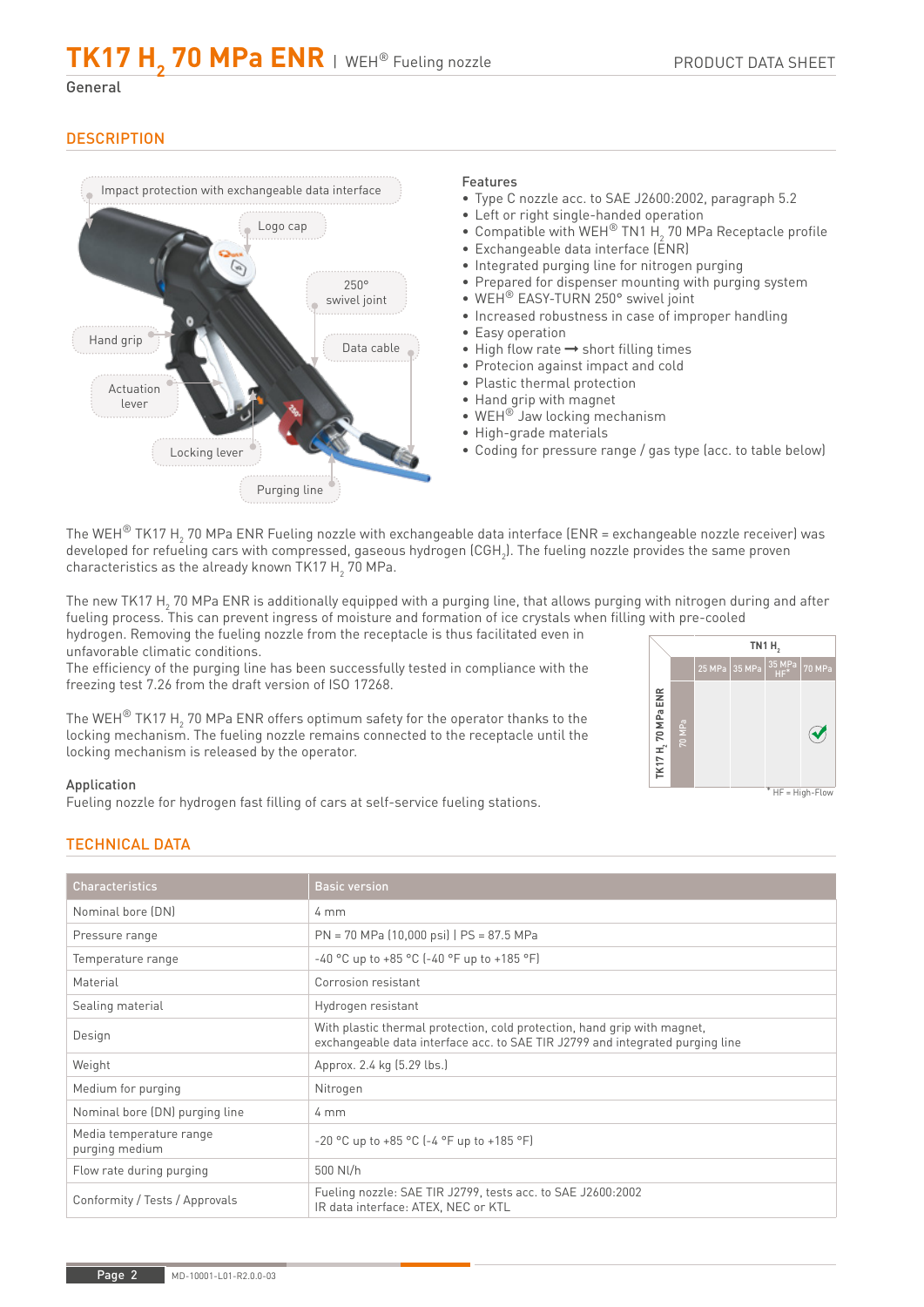**TK17 H2 70 MPa ENR** | WEH® Fueling nozzle

Ordering / Accessories

# ORDERING | WEH® TK17 H<sub>2</sub> 70 MPa ENR Fueling nozzle

approx. dimensions (mm)



| Part no.      | <b>Description</b>                                         | Pressure<br>(PN)       | B <sub>1</sub><br>(male thread) | P <sub>1</sub> | $\mathsf{L}1$ | L <sub>2</sub> | D1 | D <sub>2</sub> | A/F(1) |
|---------------|------------------------------------------------------------|------------------------|---------------------------------|----------------|---------------|----------------|----|----------------|--------|
| C1-160702-X01 | TK17 H <sub>2</sub> 70 MPa ENR<br>[ATEX IR data interface] | 70 MPa /<br>10,000 psi | UNF 9/16"-18*                   | Ø6             | 339           | 175            | 70 | 46             | 14     |
| C1-160701-X01 | TK17 H <sub>2</sub> 70 MPa ENR<br>[NEC IR data interface]  | 70 MPa /<br>10,000 psi | UNF 9/16"-18*                   | Ø6             | 339           | 175            | 70 | 46             | 14     |
| C1-164846     | TK17 H <sub>2</sub> 70 MPa ENR<br>[KTL IR data interface]  | 70 MPa /<br>10,000 psi | UNF 9/16"-18"                   | Ø6             | 339           | 175            | 70 | 46             | 14     |

\* 60° inner cone

Fueling assemblies consisting of fueling nozzle, hose set and breakaway coupling are available on request.

# **ACCESSORIES**

The following accessories are available for the WEH $^\circ$  TK17 H $_2$  70 MPa ENR Fueling nozzle:

# Hose set

Hose set for connecting fueling nozzle and TSA1 H<sub>2</sub> 70 MPa breakaway coupling, complete with filling hose (for pre-cooled hydrogen), data cable, purging line and braided protection hose as cover. Design filling hose: max. operating pressure PS: 87.5 MPa / nominal bore (DN): 4.5 mm / temperature range: -40 °C up to +65 °C (-40 °F up to +149 °F)

| $\sqrt{2}$<br>$\sqrt{2}$ | ---- | - 7 |
|--------------------------|------|-----|
|                          | ____ |     |

| Part no.   | B1/B2<br>(female thread)     | P1/P2 | Hose length    |
|------------|------------------------------|-------|----------------|
| E68-161886 | UNF $9/16 - 18$ <sup>*</sup> | 06    | 3 m            |
| E68-161887 | UNF $9/16 - 18$ <sup>*</sup> | 06    | 4 m            |
| E68-161888 | UNF 9/16"-18"                | 06    | 5 <sub>m</sub> |
|            |                              |       |                |

\* DKJ 58°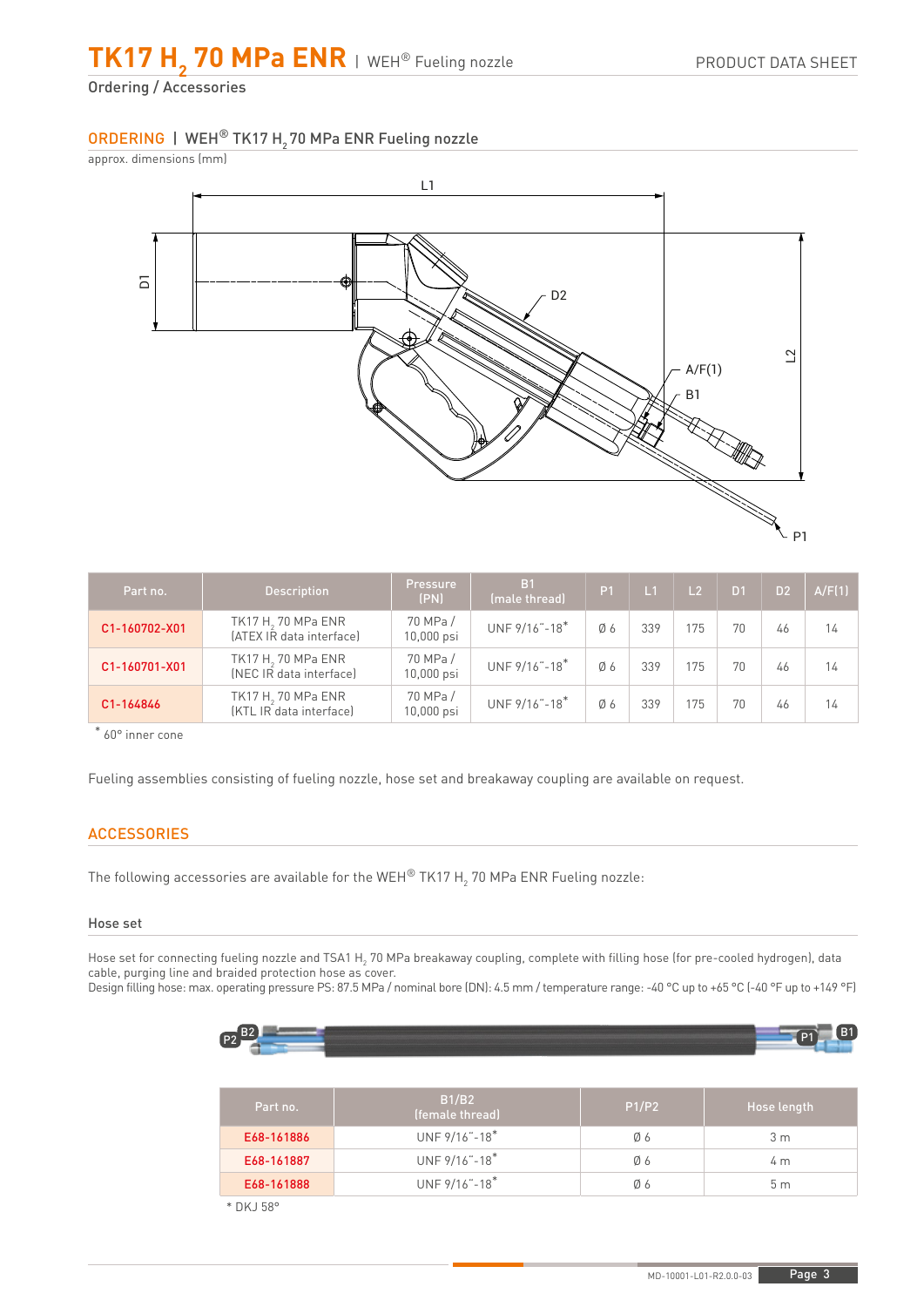## **TK17** H<sub>2</sub> 70 MPa ENR | WEH<sup>®</sup> Fueling nozzle

Accessories

#### Dispenser mounting

Mounting for safe attachment of the fueling nozzle to the dispenser. The mounting is equipped with a port for purging operations, that allows purging of the fueling nozzle whilst not in use. Optionally a magnetic field sensor can be installed.



Port for purging operations Installation possibility for optionally available magnetic field sensor

| Part no.   | <b>Description</b>                                                                                                             |
|------------|--------------------------------------------------------------------------------------------------------------------------------|
| C1-122121  | Dispenser mounting (switch actuated) with weather protection,<br>special cover for impact protection sleeve and purging system |
| E68-123980 | Magnetic field sensor with 2 m cable, explosion-proof acc. to ATEX                                                             |

## Data cable

| Part no.  | <b>Description</b>                           | Hose length |
|-----------|----------------------------------------------|-------------|
| E68-96194 | Data cable suitable for 4 m hose set         | 4.45 m      |
| E68-96193 | Data cable for connecting with the converter | 345m        |

Other lengths on request

# TNS1  $\mathsf{H}_{\scriptscriptstyle{2}}$  Service receptacle

To prevent damage in the fueling nozzle while purging or leak testing during maintenance in the course of which pressure is applied, we recommend the use of a service receptacle. The receptacle also protects the fueling nozzle from dirt ingress whilst not in use.

| .nNV | Part no.          | Description                                     |
|------|-------------------|-------------------------------------------------|
|      | $\sim$ 1-148079 . | TNS1 H. Service receptacle incl. protection cap |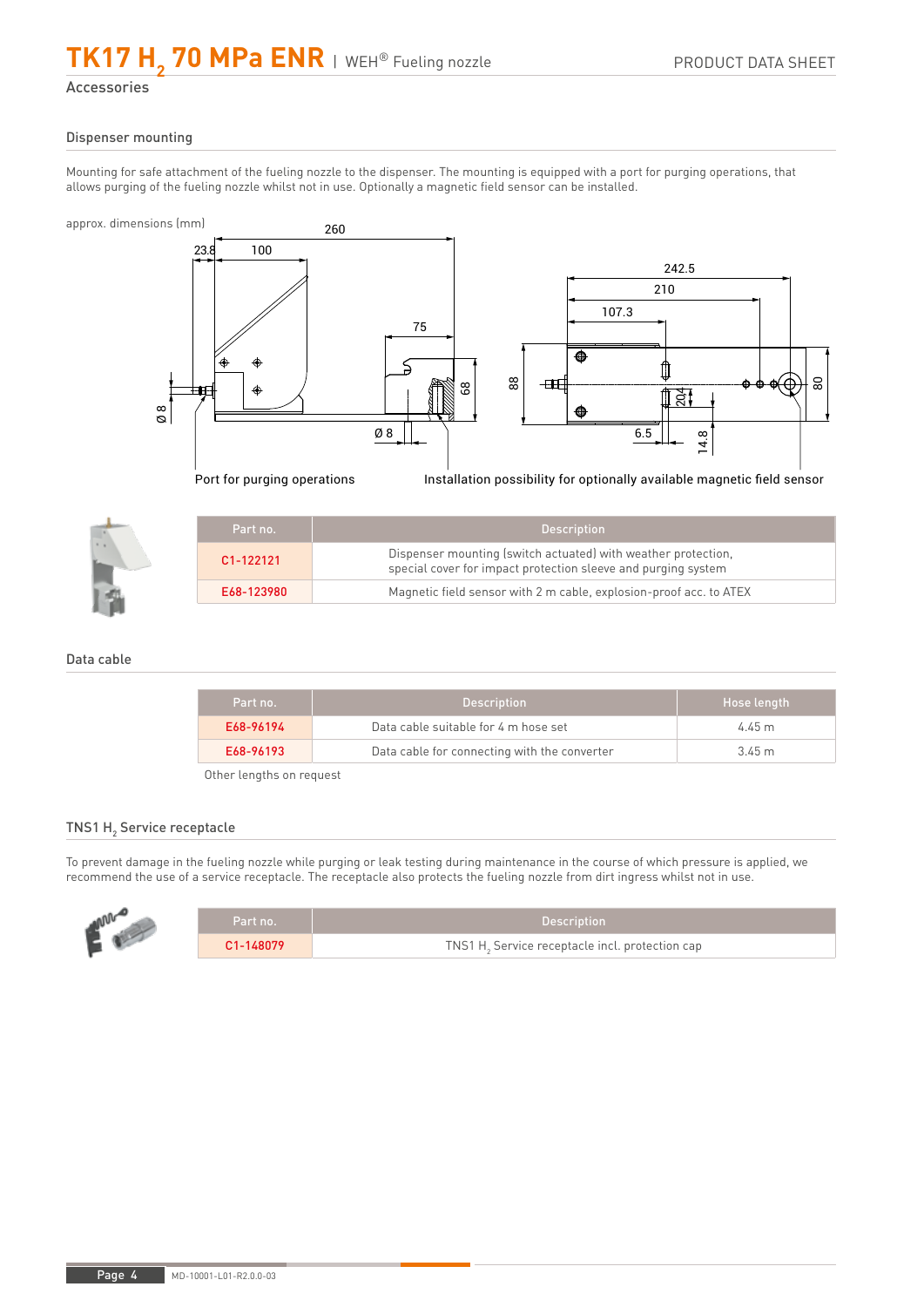Spare parts

# SPARE PARTS

Impact protection sleeve Logo cap incl. label plate IR data interface (inside) Plastic thermal protection C. C. Contractor Locking lever

Various parts are available as spares for the WEH $^\circ$  TK17 H $_2$  70 MPa ENR Fueling nozzle.

| Part No.   | <b>Description</b>                                                                |
|------------|-----------------------------------------------------------------------------------|
| W137968    | Impact protection sleeve (incl. 3 countersunk screws)                             |
| W137969    | ATEX IR data interface (incl. 3 cylinder screws, 3 countersunk screws and o-ring) |
| W140915    | NEC IR data interface (incl. 3 cylinder screws, 3 countersunk screws and o-ring)  |
| W166319    | KTL IR data interface (incl. 3 cylinder screws, 3 countersunk screws and o-ring)  |
| E80-84030  | Locking lever                                                                     |
| E69-161748 | Logo cap                                                                          |
| E80-59738  | Label plate                                                                       |
| E80-162272 | Plastic thermal protection (cold protection)<br>$\overline{a}$                    |
| E99-44923  | Maintenance spray                                                                 |

When ordering please specify the part no. engraved on the fueling nozzle.